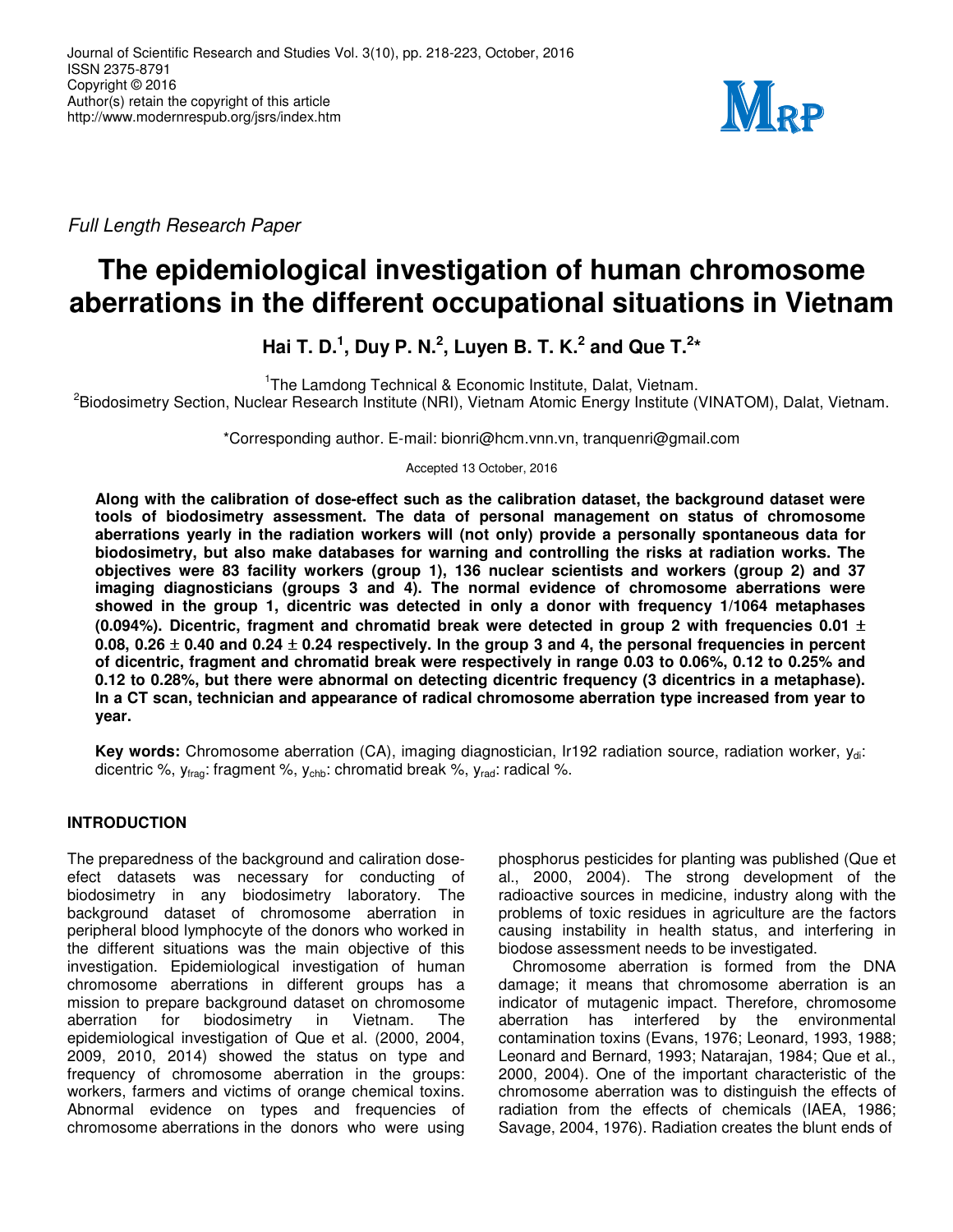double strand break (DSB), single strand break (SSB) while directly chemical deletions are not strand breaks. The second chemical deletions are normally unblunt end of DSB and SSB (Bender et al., 1988; Savage, 1976). The types of chromosome aberrations are indicators to warn the potential risk of environmental contaminated agents; these play an important role in monitoring the evolution of the status of radiation safety for radiation workers. Medical management of chromosome aberration is not only a task of epidemiological surveys but also a responsibility for monitoring and controlling changes in health and safety.

The epidemiological data was of interest very early. It almost investigated with number donors exceeding 10 that Lloyd summarized were not exceeding 0.10% dicentric, 1.5% fragments (Awa, 1983; Awa et al., 1992). Report of O'Riodan, 1978 presented that frequency of chromatid breaks was about 0.10%. Research results from Awa (1983, 1992), Bender (1988), Leonard (1988), Lloyd et al. (1980) and Tonomura et al. (1983) showed that dicentric frequency in natural communities was not exceeding 0.28%, fragment ~1.05% and chromatid break  $~2.0\%$ 

For the radiation workers, increasing dicentric 2 folds in group of plutonium job (di. 0.5% compared with 0.25% in controls) and 5 folds in group of workers of nuclear equipment center Elbmarsch (di. 0.18% compared with 0.046% in control) were showed by Dolphin in 1973. Survey results of Pohl and (1983), Ruling, Scheminzky (Austria, 1977), Franca (Brasill) and Brandom also showed that there were difference on CA frequencies between regions with different radioactivity (Brandom and Bloom-Arthur, 1983). Analysis of Stephan and Oestreicher (1993) in the group infected with the fallout from the Chernobyl accident observed dicentric with frequencies in valid of 0.24 - 0.16%, fragments in valid of 0.82%.

Tonomura et al. (1983) found the relationship between dicentric frequency (y) and age  $(X, X = 10 \text{ years})$ according to the formula  $y = 2.18.10^{-4} + 1.7.10^{-4}$ . X (X – time for 10 year old), which means that under 40 years old has dicentric frequency ≤  $1/1000$  (0.01 %) and from 40 to 90 years old has dicentric frequency from 1/1000 to 2/1000 (0.01% - 0.02%).

International Conference on the use of biological effects in the genetic evaluation of toxic chemicals in Luxembourg in July 1987 recommended using CA such as an early indicator for detecting aspect of environmental contamination by chemicals. Beek, Carrano, Evans, More, Obe, Natarajan et al. (1982) said that CA of peripheral blood lymphocyte was a principle indicator for detecting mutations deriving from chemical contaminants in the environment (Evans, 1976; Leonard, 1993, 1988; Leonard and Bernard, 1993). The high frequencies of CA were reported by Peter and Neurath(1972), Schmid-Ullrich, Sigel, Wolf, Deknudt and Leonard. These results related to the residents who

usually used pesticides or occupied in the contamination area of arsenic, cadmium or mercury.

The epidemiological studies of Que et al from 1990 to 2012 showed the status on type and frequency of CA between the groups: workers, farmers and victims of orange chemical toxins. The dicentric frequency in the worker group was invalid  $\geq$  0.1%, fragment  $\geq$  0.20%, the chromatid break  $\geq$  0.20%; unusual status of types and frequencies of CA were detected in the farmers who used pesticides made from dimethoat (1998 - 2000). Abnormal evidence on types and frequencies of chromosome aberrations in the donors who were using phosphorus pesticides for planting was published by Tran Que et al. in 1998. In this paper, Tran Que reported that  $Y_{di} = 0.05 \pm 1$ 0.17;  $y_{\text{fra}} = 1.31 \pm 0.98$ ;  $y_{\text{chb}} = 1.59 \pm 1.07$ ;  $y_{\text{rad}} = 0.09 \pm 1.07$ 0.24 (Que et al., 2004, 2009).

An abnormal evidence of on type and frequencies of chromosome aberration in the groups of doctors and technicials of hospital were showed by Vilena et al. (2008).

The strong development of the radioactive sources in medicine industry along with the problems of toxic residues from the war and uncontrolled use of agricultural chemicals are the factors causing instability in health status and interfering in biodose assessment. Those influences should be monitored and controlled by medical management.

Along with the calibration of dose-effect such as the calibration dataset, the background dataset were tools of biodosimetry assessment. These studies have been prepared for medical emergency to deal with radiation and environmental risks in populations.

# **MATERIALS AND METHODS**

## **Materials used**

Group 1 includes 83 donors who were workers of the facility installed company, who did not regularly use the Ir192 source to inspect weld of facility. Group 2 includes 136 donors who were scientists and workers of 6 sections: Nuclear Analysis (NA), Nuclear Physic and Radiation Protection (PP), Isotope Produce (IP), Reactor (R), Radiation chemical (RC) and other (O). Group includes 7 donors who were imaging diagnosticians from hospital of province 1. Lastly, Group 4 includes 30 donors who were imaging diagnosticians from hospitals of province 2.

# **Methods**

10 ml whole blood of each donor was taken and stored in Na-heparin. Next was the cell culture in which the whole blood culture was in medium RPMI 1640 (sigma) with 15% FCS, PHA 10 µg/ml and it was later put in incubator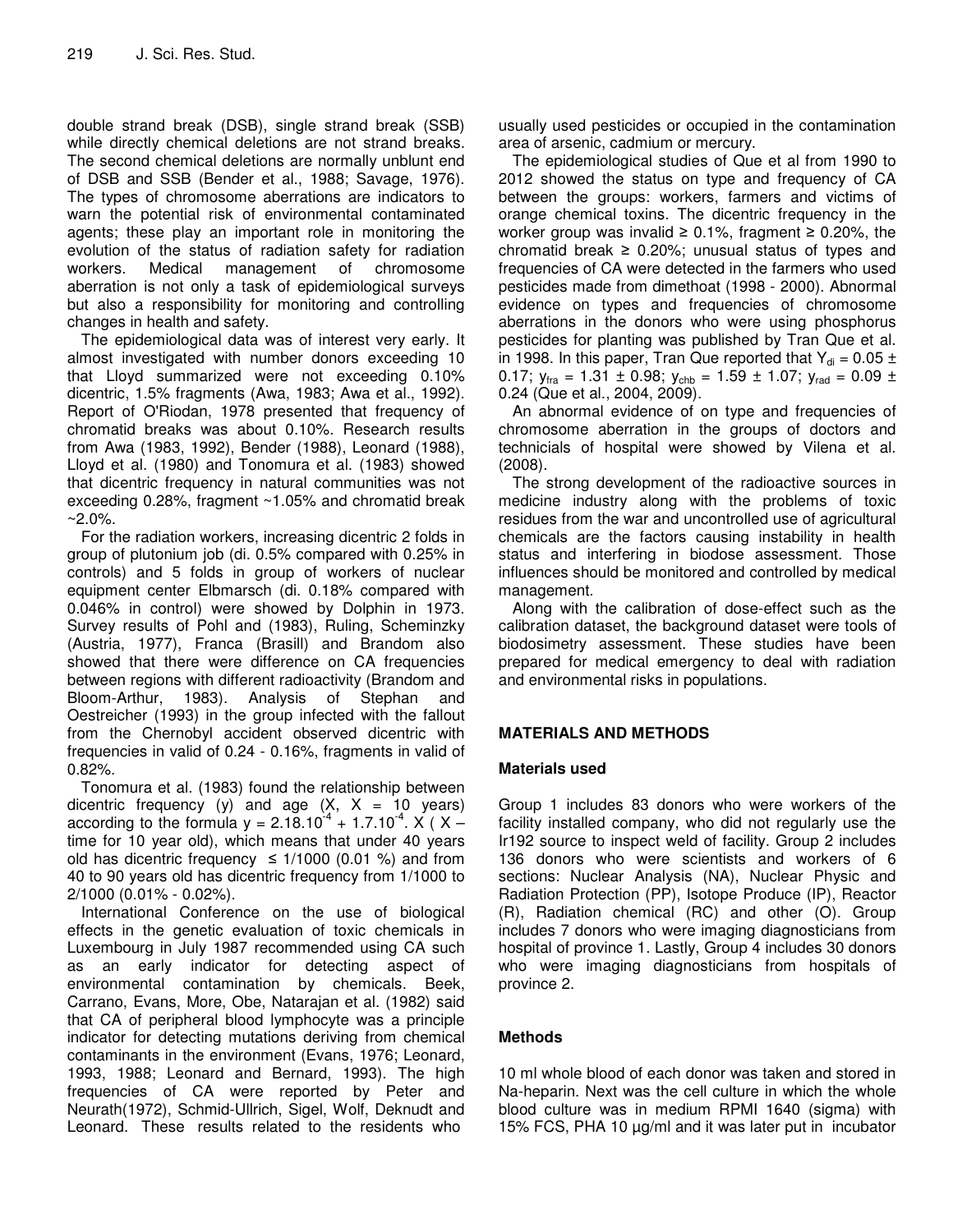| <b>Parameters</b> | subsections     |                 | <b>Working years</b> |                 |                 | Year old        |                 |                 |
|-------------------|-----------------|-----------------|----------------------|-----------------|-----------------|-----------------|-----------------|-----------------|
|                   |                 | B               | ≤4                   | $5 - 12$        | $13 - 16$       | $25 - 40$       | 41-50           | >50             |
| No. of donors     | 88              | 45              | 10                   | 10              | 115             | 42              | 76              | 17              |
| Vdi               | $0.01 \pm 0.08$ |                 |                      | 0               | $0.02 \pm 0.08$ | $0.01 \pm 0.08$ | $0.01 \pm 0.06$ | 0               |
| <b>y</b> frag     | $0.26 \pm 0.40$ | $0.17 \pm 0.29$ | $0.21 + 0.22$        | $0.26 \pm 0.39$ | $0.26 \pm 0.32$ | $0.19 \pm 0.36$ | $0.28 + 0.38$   | $0.11 \pm 0.22$ |
| <b>y</b> chb      | $0.24 + 0.24$   | $0.12 + 0.30$   | $0.15 \pm 0.33$      | $0.20 + 0.32$   | $0.15 \pm 0.36$ | $0.22 \pm 0.36$ | $0.26 + 0.55$   | $0.05 \pm 0.13$ |
| Vrad              | $0.01 \pm 0.07$ |                 |                      | $0.01 \pm 0.05$ | $0.01 \pm 0.07$ | $0.01 \pm 0.04$ | $0.01 \pm 0.07$ | 0               |

**Table 1.** Status of chromosome aberrations related to working groups, working years and year old of the donors.

37°C/48 h. Colchicine was added at 46 h of cultured time. The slides with conventional dye were used to analyse chromosome aberration. Next was the chromosome aberration analysis whch includes counting dicentric, ring, fragment, chromatid break and radical. The theory of classification of savage was used for correcting types of chromosome aberration. Frequencies of chromosome aberration types were counted from 1000 metaphases (minimum number of metaphases for 1 dicentric follow Tonomura y =  $2.18.10^{4}$ +1.7.10<sup>-4</sup>.X); using value % for frequency of chromosome aberration. Statistical methods were used to check data. In addition, age and working environment of the donors were auxiliary parameters for discussion of analysis results.

## **RESULTS AND DISCUSSION**

## **The evidence of chromosome aberrations in the group 1**

Group 1 includes the donors who were workers of the facility installed company, who did not regularly use Ir192 resource to inspect weld of facility. Eighty three donors had to examine chromosome aberration. Fragments were detected in 28 with very low frequency, only one donor got frequency over 4/1064 metaphases (0.37%). In addition, chromatid breaks were detected in 35 donors, only two donors got 3 fragments in ~1000 metaphases. Furthermore, dicentric was detected in only a donor with frequency 1/1064 metaphases (0.094%).

#### **The evidence of chromosome aberrations in the group 2**

Group 2 includes the donors who were the scientists and workers of Nuclear Research Institute. All the samples of 136 donors were analyzed, 47% of population was found with chromosome aberrations. The ratio of donors that got dicentric, fragment and chromatid break were respectively 2, 26 and 29%. Chromosome aberration frequencies in the donors of NA, PP, IP and R sections (A subsection) were higher than that in the remaining sections (B subsection) of the investigated population.

The analysis data in 4 sections were  $y_{di} = 0.014 \pm 0.080$ ,  $y_{\text{fra}} = 0.260 \pm 0.040$  and  $y_{\text{chb}} = 0.240 \pm 0.040$ . Dicentric was not detected in the remaining groups, frequencies of fragment and chromatid break were respectively 0.170  $\pm$ 0.090% and 0.124  $\pm$  0.030%. This result presented that the status of chromosome aberration were fixed in the low average group. Status of chromosome aberrations related to working groups, working years and ages of the donors is shown in Table 1.

Frequencies of dicentric, fragment and chromatid break detected in subgroup A were higher than these in subgroup B, in working years 13-16 higher than these in working years 5-12 and in year old 41-50 higher than these in year old 25-40 and >50. Using t-test to estimate distribution of chromosome aberration frequencies showed that these results were not different with them in normal population (group 1).

## **The evidence of chromosome aberrations in the group 3**

Group 3 includes the donors who were imaging diagnosticians from hospital 1. Seven imaging diagnosticians from hospital, some of them were detected an abnormal on physical doses but not over than 10 mGy. An abnormal in types and frequencies of chromosome aberrations are shown in Figure 1 and Table 2. Three donors had  $y_{di} \sim 0.01$ ; 2 donors had  $y_{di} \sim$ 0.02. Average frequencies in percent of dicentric, fragment and chromatid break were respectively 0.098%  $\pm$  0.082, 0.73%  $\pm$  0.27 and 0.75%  $\pm$  0.39.

The evidence of chromosome aberrations showed an abnormality on frequencies of irradiated chromosome aberration types, such as dicentric and fragments. The appearance of radical and extra chromosome was also found in this group. In addition, the frequency of chromatid breaks was high.

## **The evidence of chromosome aberrations in the group 4**

Group 4 includes the donors who were imaging diagnosticians from the hospitals in the province 2. Thirty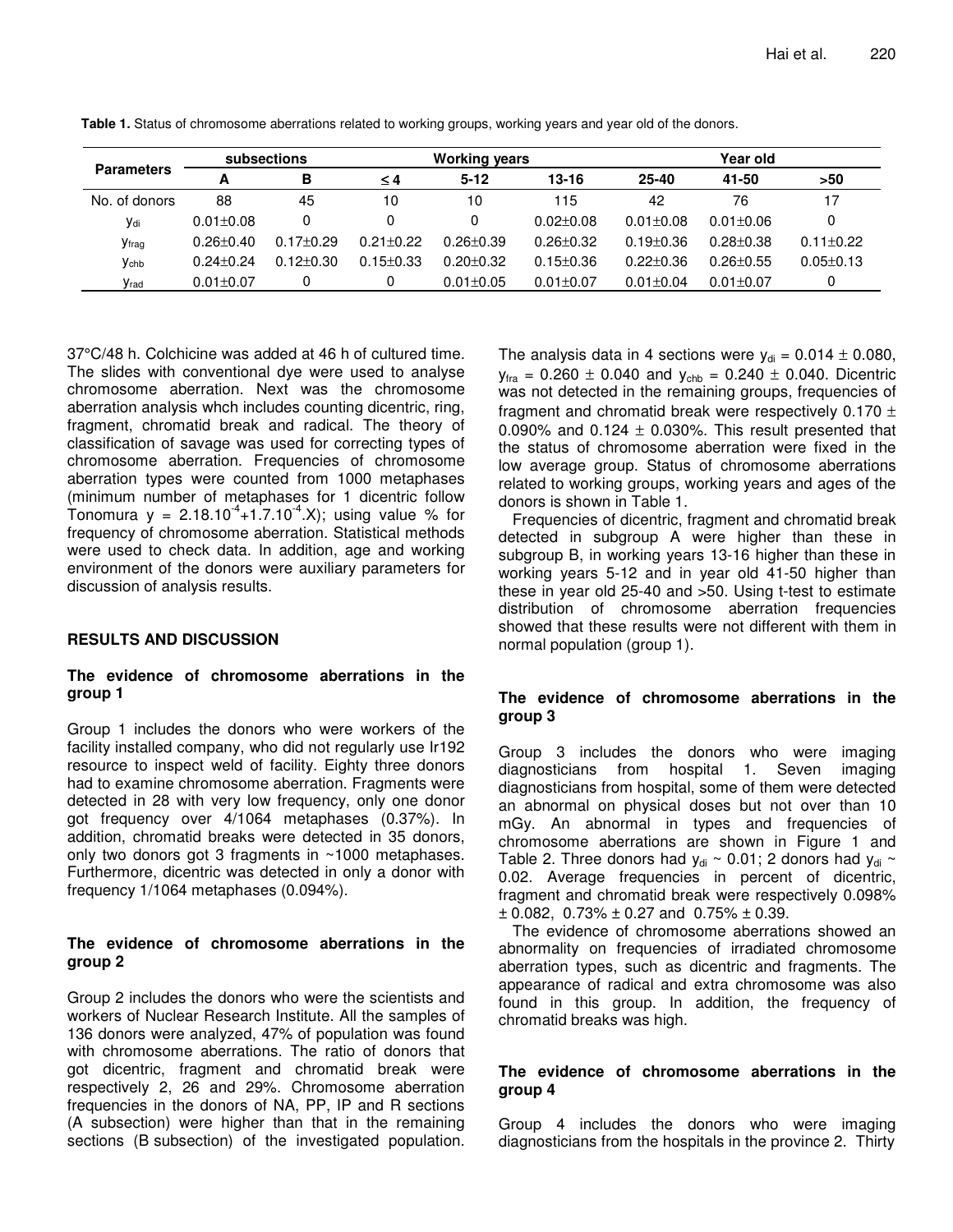

Dicentric (arrow) Translocation (arrow) Radical (arrow)

**Figure 1.** Abnormal in types of chromosome aberrations.

**Table 2.** The evidence of chromosome aberrations detected from the donors of hospital in the province 1.

| <b>Donors</b> | <b>Cells analysed</b> | ydi               | <b>y</b> frag     | <b>Y</b> chb      | Уrа     |
|---------------|-----------------------|-------------------|-------------------|-------------------|---------|
|               | 1086                  | 2(0.18)           | 12(1.10)          | 6(0.55)           | 1(0.09) |
| 2             | 932                   | ۰                 | 4(0.43)           | 13 (1.39)         | 1(0.11) |
| 3             | 961                   | 1(0.10)           | 6(0.62)           | 8(0.83)           |         |
| 4             | 915                   | 2(0.22)           | 7(0.76)           | 10(1.09)          |         |
| 5             | 991                   | 1(0.10)           | 10(1.01)          | 7(0.71)           |         |
| 6             | 1068                  | 1(0.09)           | 9(0.84)           | 4(0.37)           |         |
|               | 1057                  | -                 | 4(0.38)           | 3(0.28)           |         |
| Average       |                       | $0.098 \pm 0.082$ | $0.734 \pm 0.275$ | $0.746 \pm 0.395$ |         |



(donor 9)

Radicals

**Figure 2.** Detection of dicentric, fragment, chromatid break and the abnormal of radical.

donors who were imaging diagnosticians from 6 hospitals were tested yearly for chromosome aberrations from 2009 to 2012. These annual data are shown in Figure 2 and Table 3. Dicentric, fragment, chromatid break and the abnormal of radical were detected from the donors of this group, the evidence is shown in Figure 2 and Table 3.

In the population level, the frequencies of dicentric, fragment and chromatid break were respectively in range 0.03 to 0.06%, 0.12 to 0.25% and 0.12 to 0.28% were in the range of spontaneous, but there were the abnormal: detecting dicentric frequency (3 dicentrics in a mataphase) in a CT scan technician donor and appearance of radical type. The evidence of radical type was abnormal in the donors of group 3 and 4 and seemed to be increasing from year to year.

In the personal level, the abnormalities on frequencies showed difference among donors who had different relative degree to radiation source, but not depending on age. The higher frequencies of chromosome aberration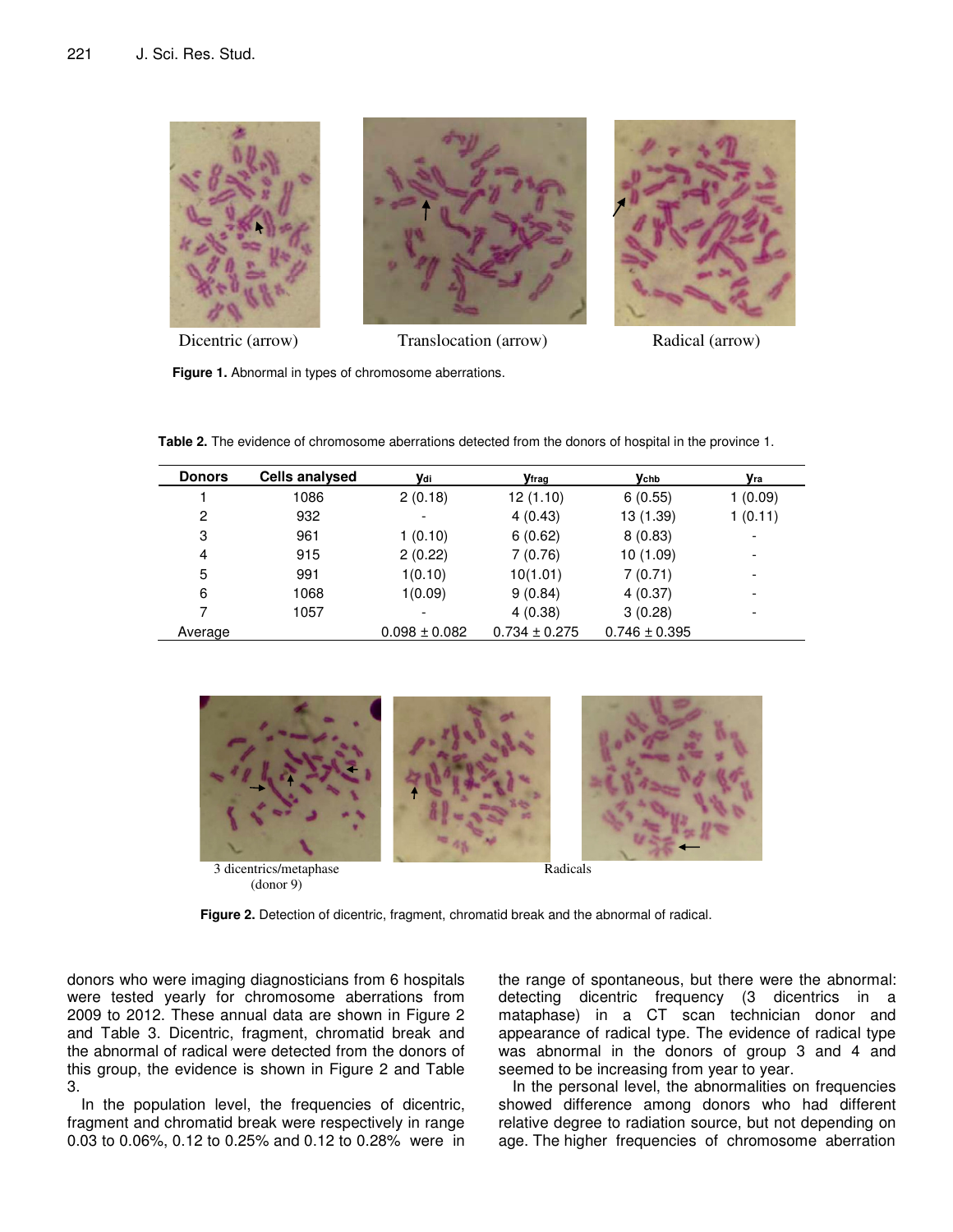| year | Number of<br>donors | <b>Metaphases</b><br>per donor | $Y_{di}$        | $\mathsf{Y}_{\mathsf{fraa}}$ | $Y_{\rm chb}$   | $Y_{rad}$       |
|------|---------------------|--------------------------------|-----------------|------------------------------|-----------------|-----------------|
| 2009 | 12                  | 1002                           | $0.03 \pm 0.06$ | $0.25 \pm 0.10$              | $0.13 \pm 0.13$ |                 |
| 2010 | 13                  | 997                            | $0.05 \pm 0.05$ | $0.18 \pm 0.14$              | $0.28 \pm 0.17$ | $0.02 \pm 0.04$ |
| 2011 | 13                  | 1017                           | $0.06 \pm 0.06$ | $0.19 \pm 0.10$              | $0.12 \pm 0.11$ | $0.03 \pm 0.05$ |
| 2012 | 11                  | 1008                           | $0.04 \pm 0.09$ | $0.12 \pm 0.11$              | $0.13 \pm 0.11$ | $0.06 \pm 0.07$ |

**Table 3.** The annual data of chromosome aberration analysed from the hospitals of province 2.

were detected in donors 1, 2, 8 and 9 who were X rays, CT technicians.

Radical aberration is a chromatid aberration that is related to relink 2 blunt ends of SSB in the cases of not being repaired. There was an abnormality in the ratio of the donors who had radical aberration in the group; radical aberration was detected in 6 donors of group including 11 donors in 2012, this phenomenon had never been seen before.

Type of chromosome aberration induced in first metaphase is shown to know the types of DNA damages in  $G_1$ ; it means type of chromosome aberration in the first metaphase as a result of DNA damaged type due to ionizing radiation or chemicals. One of the important characteristic of the chromosome aberration was to distinguish the effects of radiation to the effects of chemicals. Double-stranded lesions beginning with the characteristics of radiation effects, relinking the adhesives of fragments that caused by double strand break (DSB) will form the unstable aberrations such as dicentric, fragment, ring. The damages due to the impact of the chemical mutagens often result from unrepair or misrepair of DNA base damages; this fact leads to secondary deletions as DSB unblund ends or SSB. Relinking two DSB unblund ends will be completed only with 2 adhesive ends that have supplemented mononucleotids; it means that relinking of two DSB unblunt ends was rare event. In this case, almost DSB in G1 phase will create fragments and frequency of dicentric will be normal.

In the case of chromatid aberration, chromatid aberrations including radicals were created by relinking of SSB from  $G_1$  phase or DSB after S phase. Chromatid breaks have a low frequency in the exposed samples because almost SSB were repaired quickly, but SSB due to radiation will be stored if repair enzymes are inactive. The status of high radical frequencies analyzed in the imaging diagnosticians can be understood as explained above.

# **Conclusions**

The study concludes as follows:

(1) The normal frequencies of chromosome aberration

were shown in the result for the donors who were the facility installed workers, who did not regularly use the Ir192 resources to inspect weld of facility. Frequencies in percent of dicentric, fragment and chromatid break were respectively under 1/1000, under 4/1000.

(2) The frequencies of chromosome aberration were in the range of spontaneous for the donors who were scientists and workers of Nuclear Research Institute. The frequencies of chromosome aberrations were  $y_{di} = 0.01 \pm$ 0.08;  $y_{\text{fra}} = 0.26 \pm 0.04$ ;  $y_{\text{chb}} = 0.24 \pm 0.04$ . The status of chromosome aberration did not depend on working years of the donors.

(3) The abnormalities of chromosome aberrations were detected in the donors who were the imaging diagnosticians in the hospitals. The high frequencies of fragment and chromatid break were detected in the donors in the hospital of province 1. For the hospitals in province 2, in the population level, the frequencies of dicentric, fragment and chromatid break were respectively in range 0.03 to 0.06%, 0.12 to 0.25% and 0.12 to 0.28% were in the range of spontaneous, but there were the abnormal: detecting dicentric frequency (3 dicentrics in a mataphase) in a CT scan technician donor and appearance of radical type. The evidence of radical type and increasing from year to year were abnormal for the donors who were imaging diagnosticians.

# **ACKNOWLEDGEMENT**

We would like to thank Prof. Firouz Darroudi (Professor of Radiation Genetics, Chemical Mutagenesis, Department of Toxicogenetics of the Leiden University and Leiden university Medical Centre, Leiden, The Netherlands) for guiding us to implement this project.

#### **REFERENCES**

Awa AA (1983). Chromosome damage in atomic bomb survivors and their offspring-Hiroshima and Nagasaki. Radiation induced chromosome damage in man. Alan R. Liss, Inc. New York: pp. 433- 454.

Awa AA, Mimako N, Ontaki K, Kodama Y, Lucas J, Gray J (1992). Factors that determine the in vivo dose response relationship for stable chromosome aberrations in A-bomb survivors. RERF, Hiroshima, Japan. J. Radiat. Res. 33:206-214.

Bender MA, AwaAkio A, Brooks AL, Evans HJ, Groer PG, Littlefield LG,